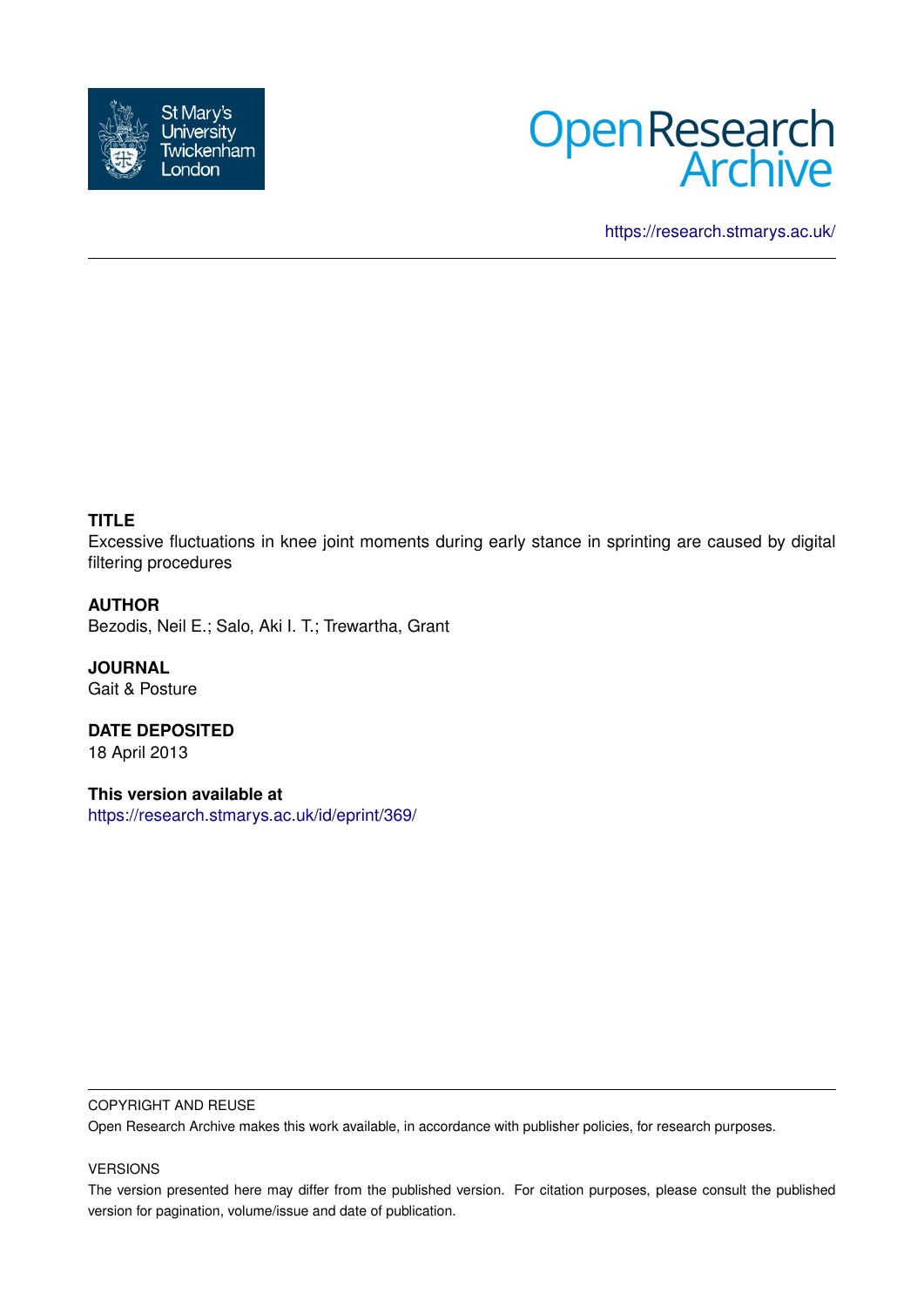# *Original article:*

Excessive fluctuations in knee joint moments during early stance in sprinting are caused by digital filtering procedures

# *Authors:*

Neil E. Bezodis<sup>a,b</sup>, Aki I.T. Salo<sup>b</sup>, Grant Trewartha<sup>b</sup>

# *Affiliations:*

<sup>a</sup>School of Sport, Health and Applied Science, St Mary's University College, Twickenham, UK, TW1 4SX.

bSport, Health and Exercise Science, University of Bath, UK, BA2 7AY.

*Corresponding author:* Neil E. Bezodis, PhD email: bezodisn@smuc.ac.uk Tel: +44 208 240 2325 Fax: +44 208 240 4212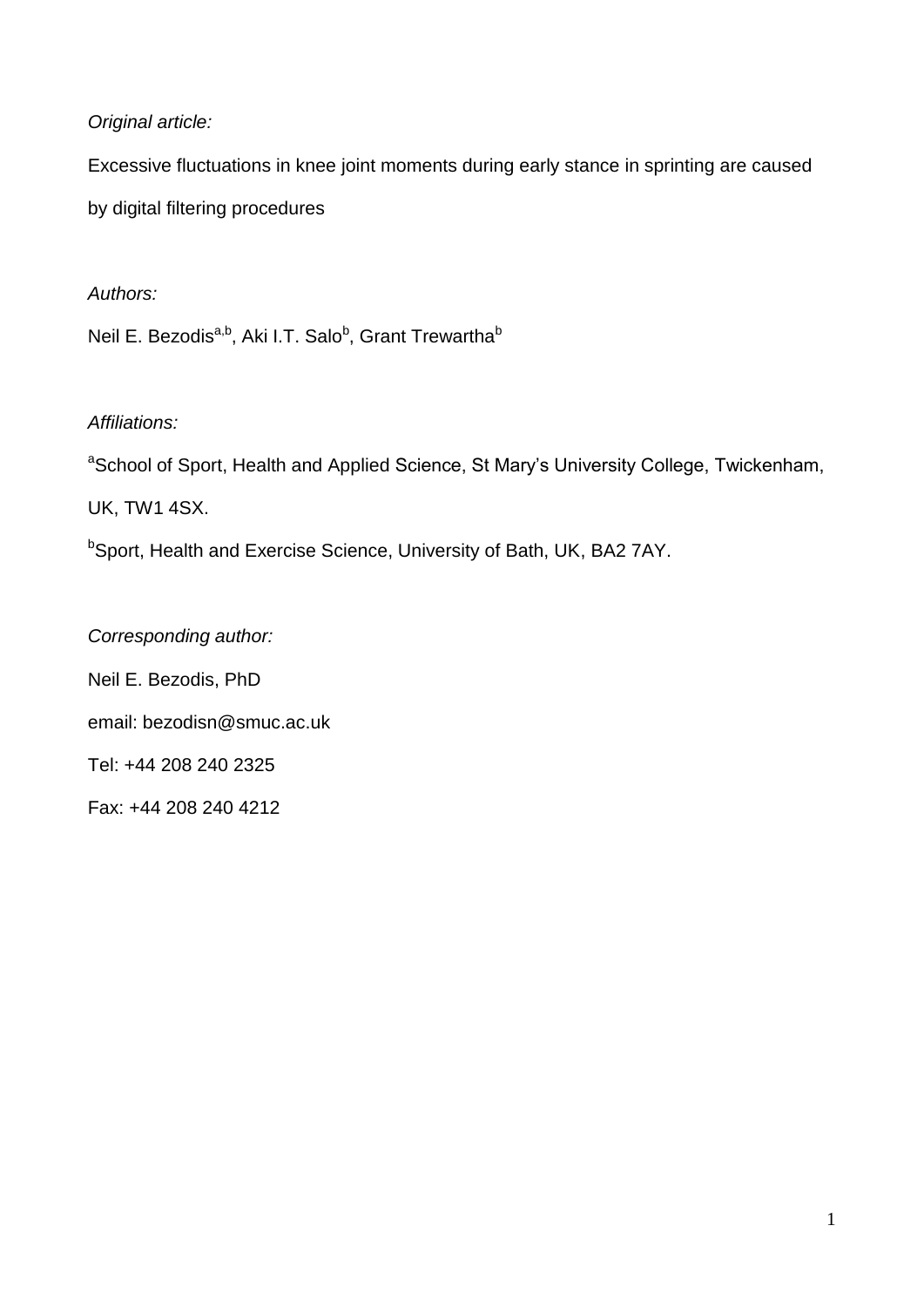### *Abstract*:

Inverse dynamics analyses are commonly used to understand movement patterns in all forms of gait. The aim of this study was to determine the effect of digital filtering procedures on the knee joint moments calculated during sprinting as an example of the possible influence of data analysis processes on interpretation of movement patterns. Data were obtained from three highly trained sprinters who completed a series of 30 m sprints. Ten different combinations of cut-off frequency were applied to the two-dimensional kinematic and kinetic input data with the kinetic cut-off frequency set equal to or higher than the kinematic cut-off frequency. When using the commonly adopted practice of filtering the kinetic data with a higher cut-off frequency than the kinematic data, exaggerated fluctuations in the knee joint moment existed soon after contact. In extreme cases, the knee moved between flexor, extensor and flexor dominance in less than 33 ms and through ranges exceeding 500 Nm. During an inverse dynamics analysis of locomotion, mismatched cut-off frequencies will likely affect the calculated joint moments if the cut-off frequency applied to the kinematic data is less than the true frequency content, particularly during impact phases. In the example of sprinting, exaggerated fluctuations in the knee joint moment appear to be data processing artefact rather than genuine characteristics of the joint kinetics. When the cut-off frequencies, and thus the frequency content of all input data, are matched, the fluctuations after contact are minimal, and such a procedure is suggested for inverse dynamics analyses of gait.

### *Keywords:*

Biomechanics; Data analysis; Impact; Running; Smoothing.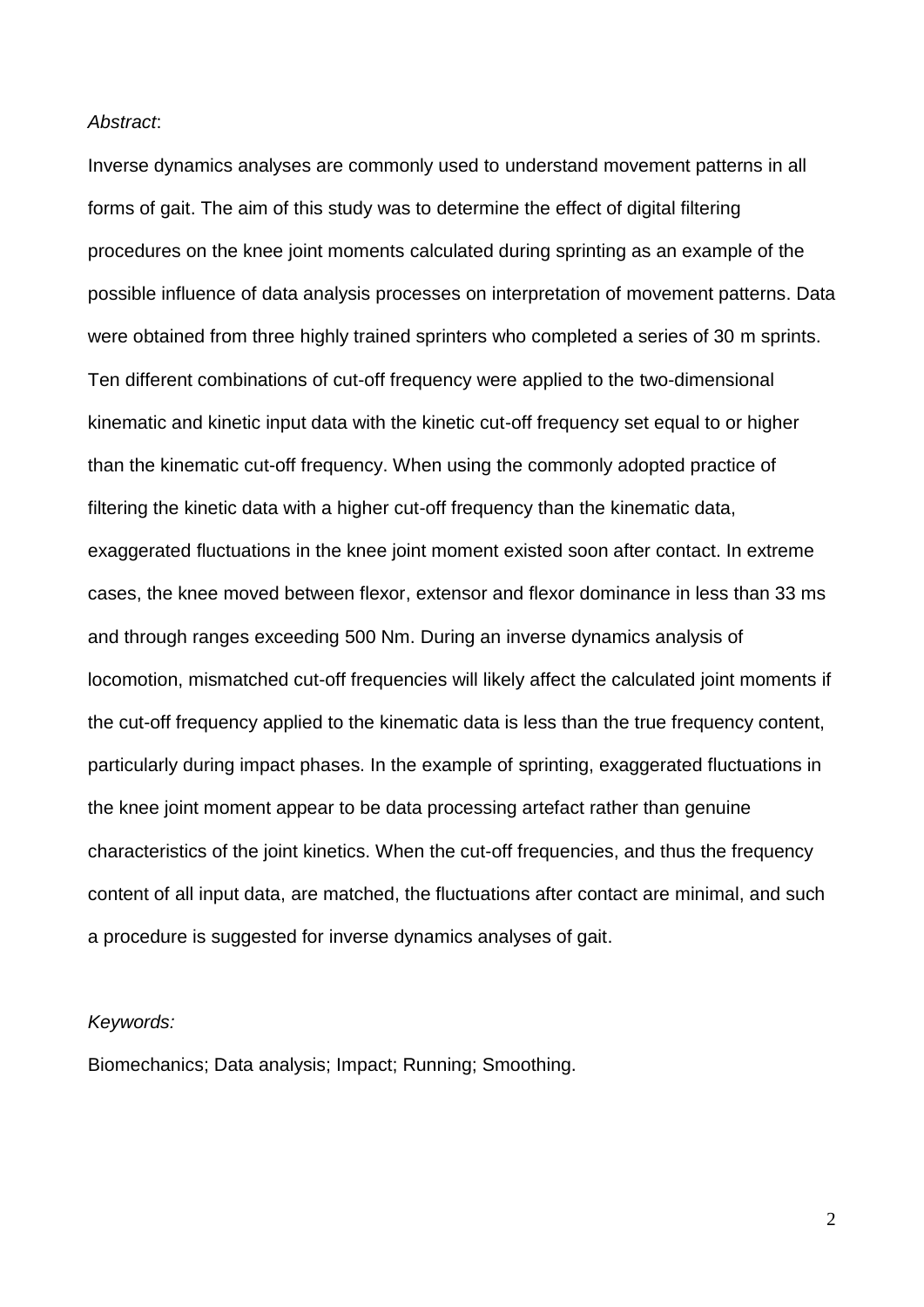#### *1. Introduction*

Resultant joint moments (RJMs) are commonly determined during analyses of human locomotion using an inverse dynamics analysis (IDA) to understand the underlying causes of movement. Such IDA approaches have been widely used in an attempt to understand the lower limb RJMs during discrete stance phases in the fastest form of gait, sprinting<sup>1-7</sup>. The role of the knee joint in sprinting has been of particular interest and debate, and the above studies have commonly reported excessive fluctuations of both high frequency and magnitude in the knee RJM during the early part of stance in steps ranging from the very first on the track up to maximum velocity. However, despite their existence, no clear explanation for the occurrence of these fluctuations has previously been offered.

In determining RJMs during gait, an IDA requires input from kinematic (typically videobased), kinetic (typically ground reaction force; GRF) and segmental inertia data. The accuracy of these input data is therefore clearly of importance in ensuring integrity of the output data. The kinematic input data have previously been shown to have the largest influence on the determined RJM outputs $8,9$ . This is due to the unavoidable presence of noise in the displacement data as a result of digitising error or marker movement relative to the underlying joint centres, which is further amplified in the determination of the linear and angular acceleration data required for an IDA. The kinematic input data are therefore smoothed prior to inclusion in the IDA, with low-pass digital filters commonly used to attenuate data above a specific frequency<sup>10</sup>. The kinematic input data used in the aforementioned sprinting research studies were filtered using cut-off frequencies ranging from 8 to 24 Hz where stated. Kinetic input data also contain noise and are thus often also filtered for an IDA. In an attempt to preserve the commonly observed impact GRFs in sprinting, these kinetic input data are often filtered at a higher cut-off frequency than the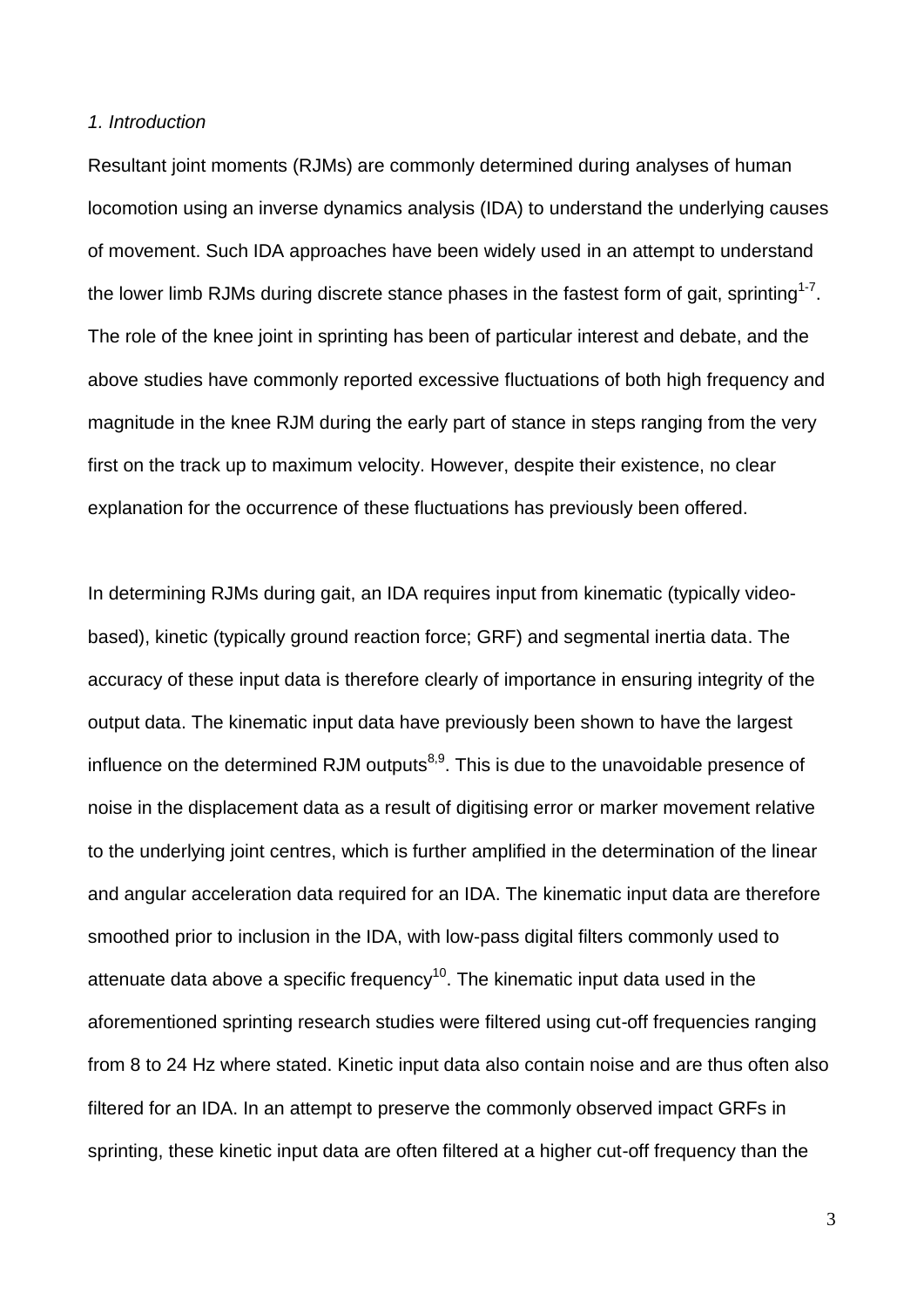kinematic data. The above sprinting studies that stated their GRF cut-off frequency used either values of 75 Hz or the authors chose not to filter their kinetic input data at all.

It has been suggested that during activities with high impact forces, filtering the kinetic and kinematic input data using different cut-off frequencies could lead to the computation of artificial peaks in the determined  $RJMs^{11-13}$ . It is thus possible that previously observed excessive fluctuations in the knee RJM during early stance in sprinting are influenced by the digital filtering procedures. The aim of this study was therefore to determine the effect of different cut-off frequency combinations applied to the kinematic and kinetic IDA input data on the determined knee joint RJMs, with a view to explaining the commonly observed fluctuations soon after impact in sprinting.

## *2. Methods*

#### *2.1. Research design and participants*

Due to the methodological focus of this study, a within-participant analysis was adopted. This allowed the direct effects of the different filter combinations to be observed without potentially averaging out any fluctuations or effects due to between-participant differences. A multiple-single-participant approach ( $n = 3$ ) was used to make the results more applicable to a wider population, including both sexes (participant  $A =$  male, 21 years, 82.6 kg, 1.81 m; participant B = male, 20 years, 86.9 kg, 1.78 m; participant C = female, 26 years, 60.5 kg, 1.76 m). All participants were highly trained sprinters (100 m personal best times:  $A = 10.14$  s,  $B = 10.28$  s, C (100 m hurdles) = 12.72 s) and provided written informed consent to participate in this study which had been approved by the Local Research Ethics Committee.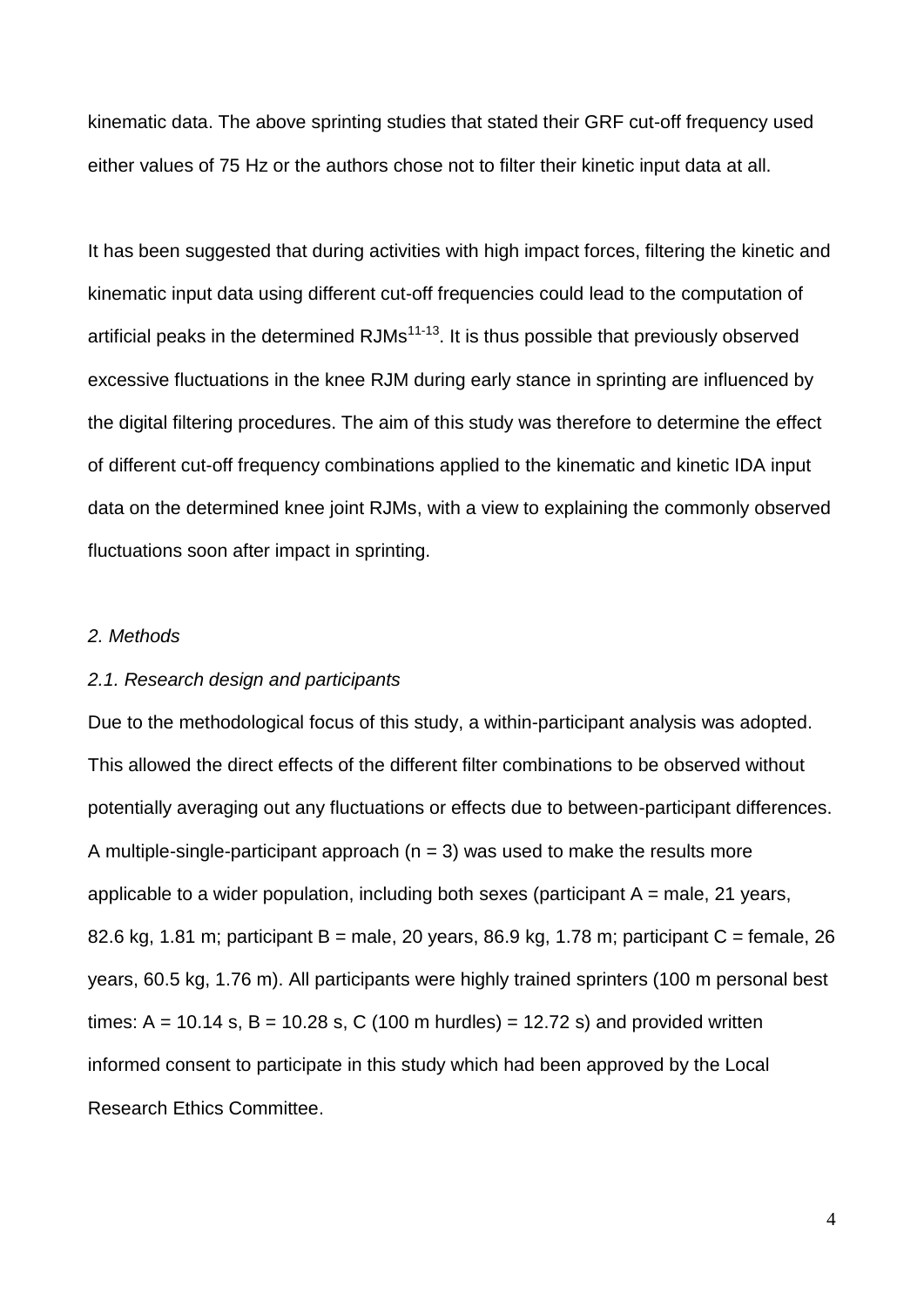#### *2.2. Equipment set-up*

A start line was marked across one lane of an indoor running track so that the participants would land with their first ground contact on a  $0.900 \times 0.600$  m force platform (9287BA, Kistler, Switzerland) sampling at 1000 Hz. The first stance phase was analysed because the magnitude and frequency of the ground reaction forces is lowest here<sup>7</sup>, before increasing as a sprint progresses towards mid-acceleration<sup>5</sup> and then maximum velocity<sup>6</sup>. Any filtering artefact observed in the first stance phase would therefore likely still be evident, and potentially greater, during any of the subsequent steps of a maximal effort sprint. The force platform was covered with a fitted piece of synthetic track surface and was thus flush with the track. A high-speed digital video camera (Motion-Pro HS-1, Redlake, USA) sampling at 200 Hz was located 25 m away from the force platform, with its optical axis perpendicular to the direction of the running lane. Images were collected inside a 2.5 m field of view at a resolution of  $1280 \times 1024$  pixels, and using a  $1/1000$  s shutter speed. The capture area was calibrated using four corner points of a rectangular frame  $(2.00 \text{ m}$  horizontally  $\times$  1.60 m vertically). A series of LEDs were activated by the pressing of a custom trigger button and used to synchronise the video and force data to the nearest millisecond. This trigger also sent a signal to a sounder device to which the participants responded, representative of the auditory stimulus received in competition.

### *2.3. Data collection*

Following a coach-directed warm up, each participant completed a series of five (A and B) or four (C) maximal effort sprints to 30 m. Each sprint commenced from starting blocks which were adjusted to the preference of each participant, who also wore their own spiked shoes. Each trial was initiated by an experienced starter who followed standard 'on your marks' and 'set' commands by pressing the custom trigger button to commence data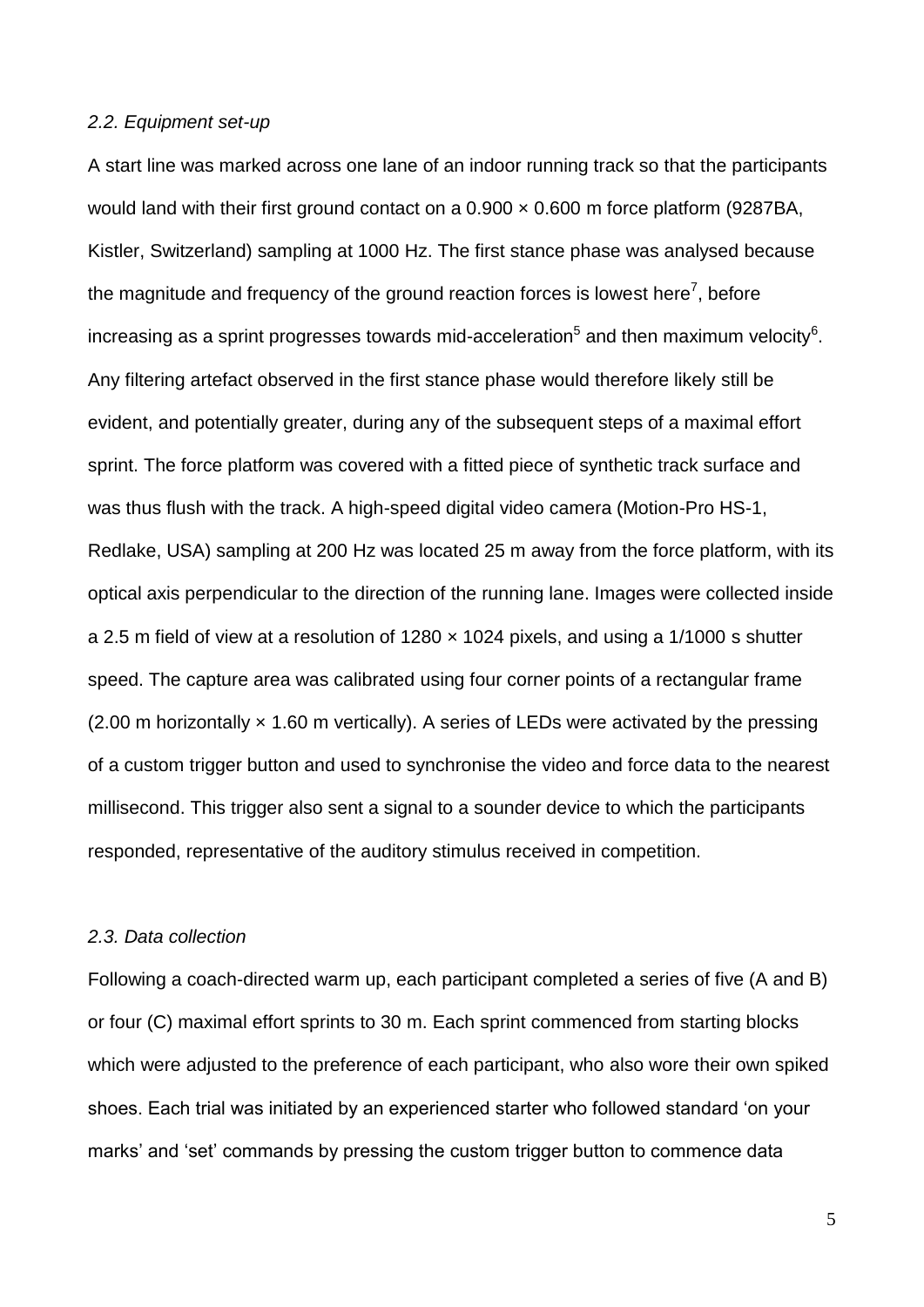collection. Participants were allowed their normal recovery (approximately 8-10 minutes) after each trial to ensure subsequent performance was not affected by fatigue.

## *2.4. Data processing and analysis*

The raw video files were imported into digitising software (Peak Motus $^{\circledR}$  v. 8.5, Vicon, UK) and digitised with a resolution of measurement of just less than 1 mm. For each trial, five points (stance hip, knee, ankle and second metatarsal-phalangeal (MTP) joint centres, and distal hallux) were manually digitised from ten frames prior to touchdown until ten frames after toe-off. Projective scaling was then used to reconstruct raw displacement timehistories, and the raw force data were downsampled to 200 Hz to correspond to the kinematic data. These raw kinematic and kinetic data were then each passed through a  $4<sup>th</sup>$ order zero-delay Butterworth digital filter<sup>10</sup> using four different cut-off frequencies (10, 25, 50 and 100 Hz). This yielded 10 combinations where the kinetic data cut-off frequency equalled or exceeded that of the kinematic input data, each of which is subsequently referred to in the format of VxFy where x and y represent the cut-off frequencies applied to the kinematic (video) and kinetic (force) data respectively (e.g. V25F100 represents video data filtered at 25 Hz and force data filtered at 100 Hz). Participant-specific segmental inertia data were calculated from 95 direct anthropometric measurements<sup>14</sup>. Each combination of kinematic and kinetic input data were then used with the inertia data in a standard two-dimensional  $IDA^{10,15}$  to calculate the RJMs at the knee joint. A four-segment stance leg model which incorporated the MTP, ankle, knee and hip joints was used due to the importance of the MTP joint in sprinting<sup>16</sup>. The knee RJMs were time-normalised to 101 samples from touchdown to toe-off using an interpolating cubic spline, before mean  $\pm$ standard deviation time-histories were calculated for each participant for each of the ten combinations of cut-off frequencies. Mean ± standard deviation peak impact (0-5% of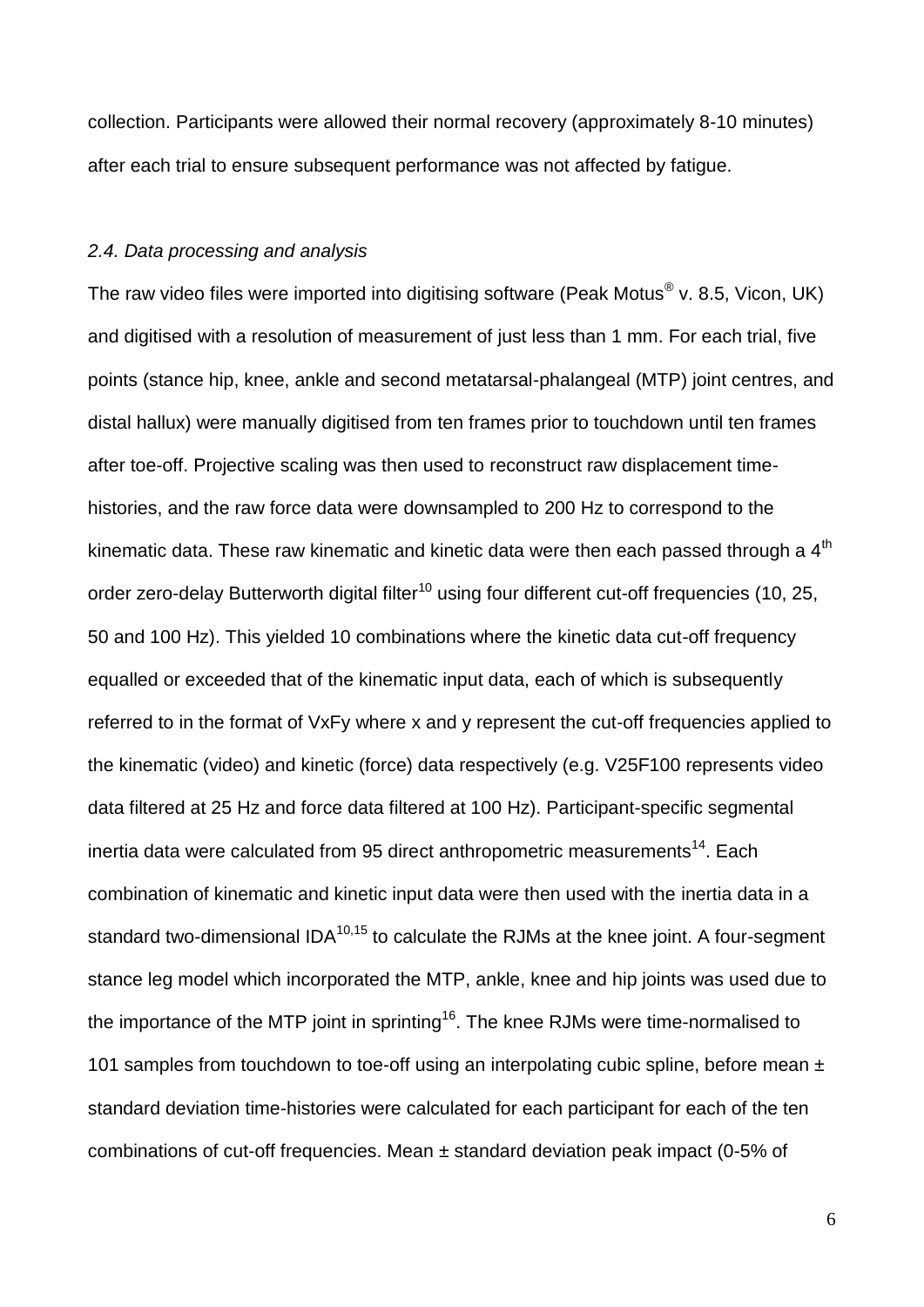stance) and active (20-100% of stance) RJMs from all individual trials for each participant were also determined for each of these combinations.

### *3. Results*

The data from all combinations of cut-off frequencies clearly revealed an underlying trend for a knee extensor RJM which reached peak values just prior to mid stance (Figure 1). The ten different cut-off frequency combinations altered this mean peak active RJM by up to 49, 45 and 29 Nm for participants A, B and C, (up to 48%, 22% and 29% of the peak active RJMs), respectively. When the kinematic and kinetic input data cut-off frequencies were matched (from top left to bottom right of Figure 1; bold values in Table 1) there were only minor fluctuations away from the underlying rising extensor dominance in the RJM during early stance, and the frequency and magnitude of these fluctuations did not appear to exceed any of the fluctuations seen throughout the remainder of the stance phase. However, when the kinetic input data cut-off frequency was higher than that of the kinematic data, the magnitude of the peak impact moment during the first 5% of stance increased, and the increased magnitude of these impact moments was more marked as the kinetic cut-off frequency increased for any given kinematic cut-off frequency. Using participant A as an example, when the cut-off frequencies were matched, there were minimal or no extensor peaks in the RJM evident during the first 5% of stance (Figure 1 and Table 1), yet when the kinetic cut-off frequency increased above that of the kinematic input data, impact extensor moments were clearly apparent and reached a mean value of 446 Nm in the V10F100 condition. Although participant A showed the largest increases in impact moments as the kinetic cut-off frequency increased, the above impact moment trends were apparent for all three participants. When filtering the kinematic data at 10 Hz, as the kinetic input data cut-off frequency was altered from 10 Hz to 100 Hz the mean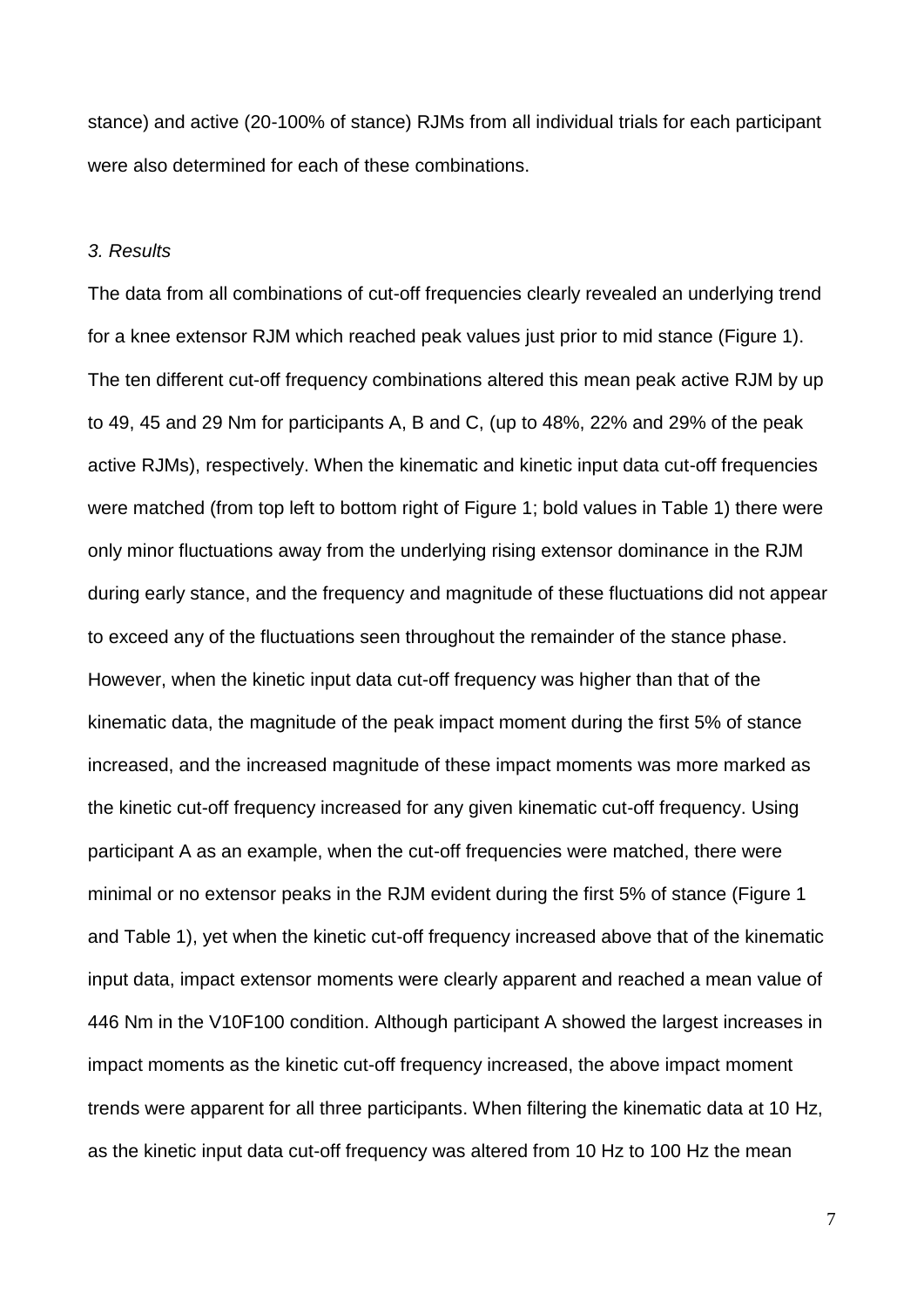peak impact RJM increased from 38 Nm to 139 Nm (266% increase) for participant B and from 23 Nm to 207 Nm (800% increase) for participant C). Furthermore, participants A and C both demonstrated fluctuations between extensor, flexor and returning to extensor dominance during the first 15% of stance when the cut-off frequencies were not matched. The most extreme example of this was in the V10F100 condition, where the knee RJM of participant A fluctuated from +376 Nm (extensor peak) to -206 Nm (flexor peak) and back to +90 Nm (extensor peak) in less than 33 ms. Participant B showed the same fluctuating pattern although the RJM never became flexor dominant.

## *4. Discussion*

This study assessed the effects of different kinematic and kinetic cut-off frequencies on the determined knee RJM time-histories during gait, placed in the context of the first stance phase of a maximal effort sprint. It was found that the different filter combinations had a small effect on the peak active moment during mid-stance. The increases in the peak active RJM as the cut-off frequency magnitudes increased were due to the increasingly noisy nature of the entire RJM time-history since less of the noise in the kinematic input data was removed. However, the choice of cut-off frequency combinations had a considerable effect on the magnitude of the peak knee extensor RJM during the first 5% of stance. When the kinetic cut-off frequency matched that of the kinematic input data, these impact moments were either virtually non-existent (participant A) or small (participants B and C). However, as the kinetic cut-off frequency increased above that of the kinematic input data – as has typically been the case in sprinting IDA studies – the impact RJM increased up to magnitudes of 446, 139 and 207 Nm for participants A, B and C, respectively (in the V10F100 condition). For participants A and C, these values were more than double the peak active moment observed during mid-stance in the same condition.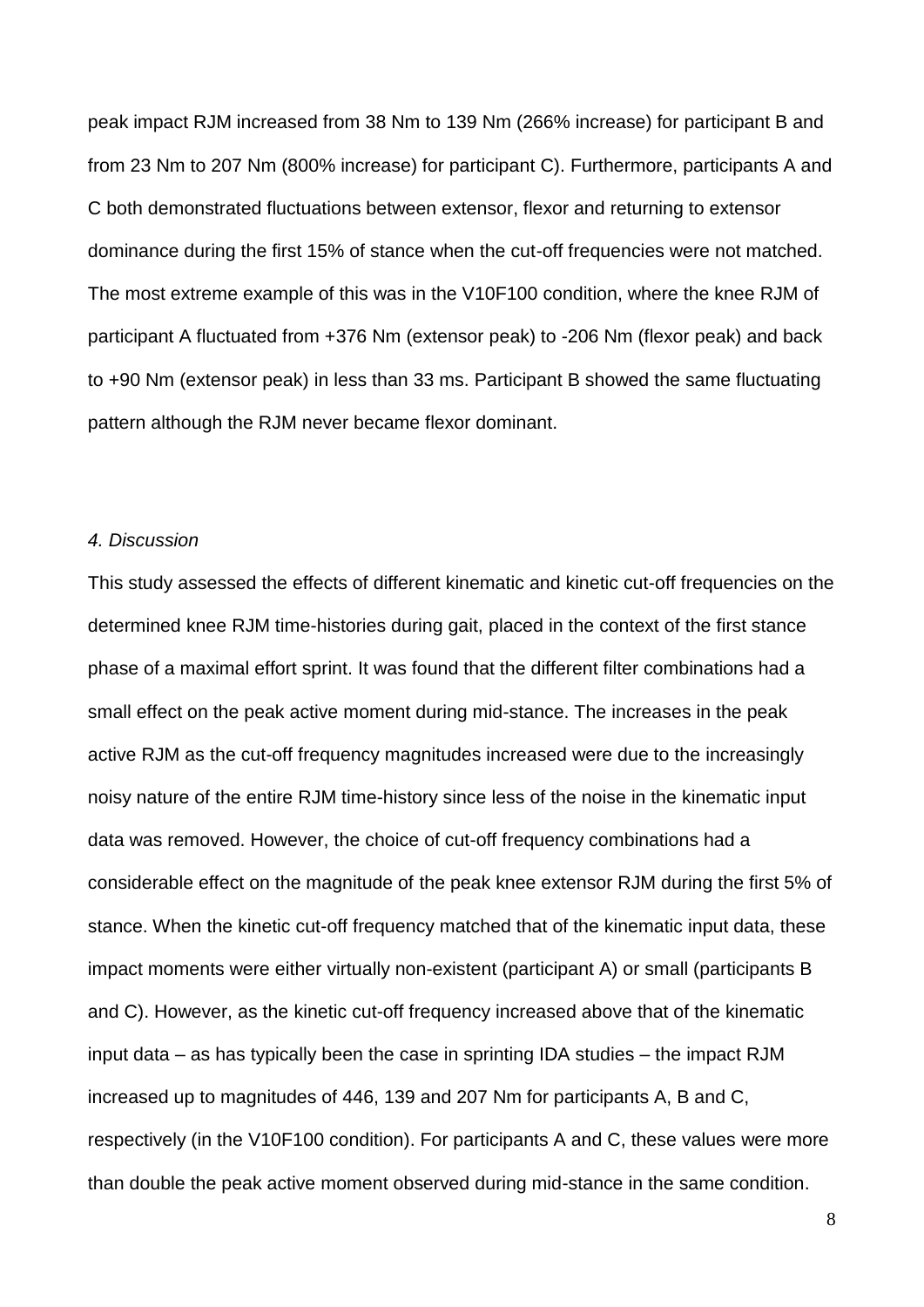These impact RJMs were markedly greater than those observed when cut-off frequencies were matched (participant A seldom exhibited an extensor moment during the first 5% of stance, whilst participants B and C exhibited mean impact RJMs smaller than 53 Nm during the four matched cut-off frequency conditions).

These results can be explained by considering the calculations used in an IDA. As the frequency of the impact peak during running is related to the acceleration of the lower  $limb<sup>17,18</sup>$ , filtering the kinematic input data at a lower cut-off frequency than the kinetic input data creates inconsistencies in the frequency content of these two data sets. The genuine high frequency segmental accelerations which corresponded to the high frequency GRFs in the kinetic data are removed from the kinematic input data. This means that when determining the internal joint forces in the most distal joint (using Newton's  $2^{nd}$  Law; ΣF = ma), a large peak in the calculated internal joint force is required to counter the inputted high frequency peak in the GRF data and thus make the sum of the forces proportional to the inputted (smoothed) acceleration of this distal segment. This spurious peak is then propagated up the leg as the calculations proceed to the more proximal joints and clearly affects the calculated knee RJM. Based on these results, the excessive fluctuations in knee RJM that have been previously reported during early stance in various phases of a sprint<sup>1-7</sup> are likely to be an exaggerated artefact introduced by filtering the kinematic input data at a considerably lower cut-off frequency than the kinetic input data.

Data for the current study were collected from the first stance phase of a sprint where, based on previous evidence<sup>7</sup>, the magnitude of any peak GRFs soon after impact appear to be typically lower than steps during mid-acceleration<sup>5</sup> or maximum velocity<sup>6</sup>. Given that these peak impact GRFs appear to increase as a sprint progresses, and that the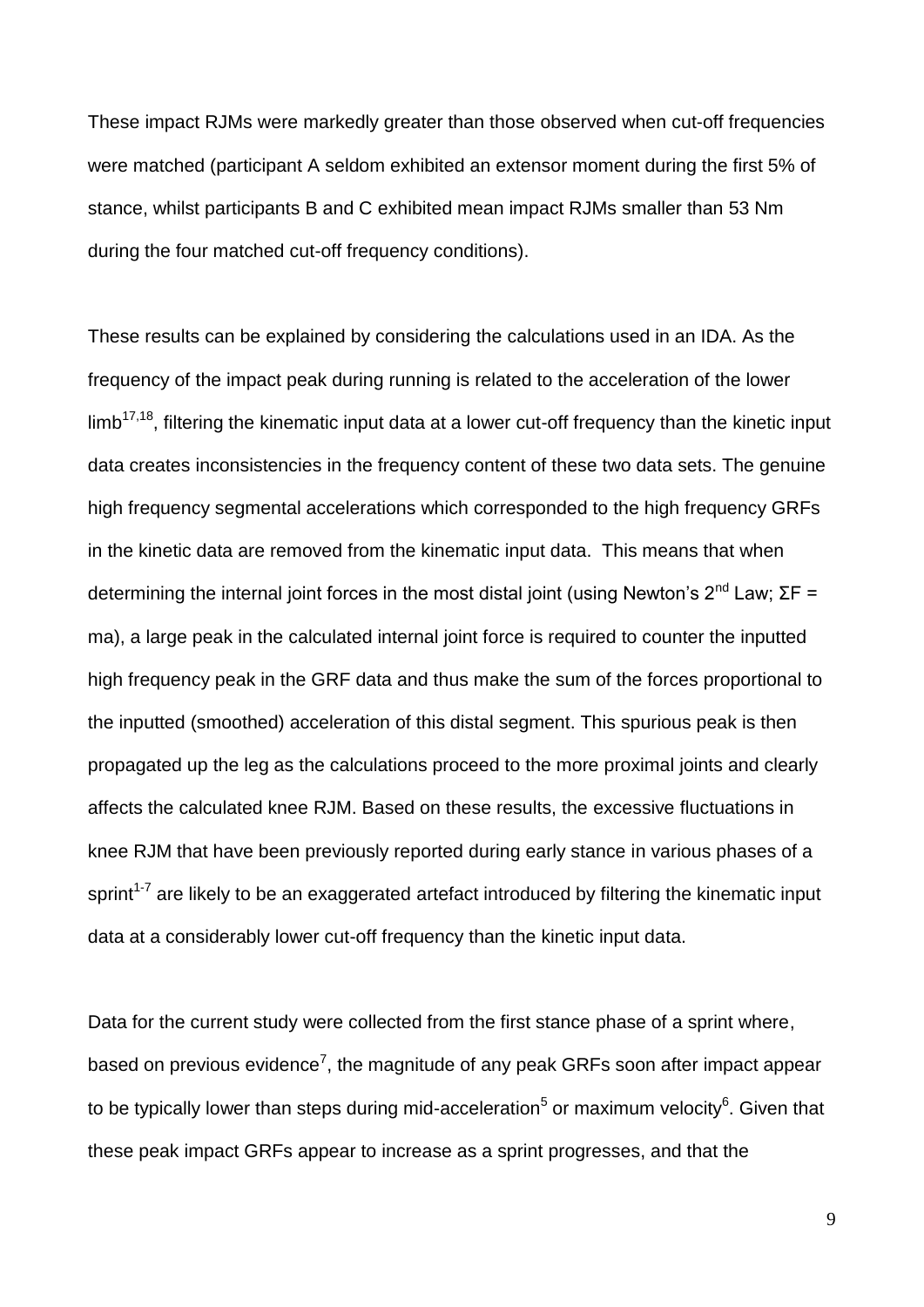participant who experienced the largest impact GRFs in the current study (i.e. participant A; Figure 2) also experienced the largest increases in knee RJM as the IDA input data were filtered at increasingly mismatched cut-off frequencies, it can be expected that the effects of this filtering mismatch will be even more pronounced during later phases of a sprint. However, based on the aforementioned explanations for these exaggerated RJMs, it is also possible that these effects would exist to some extent during impacts in any form of gait. If the kinetic data are filtered at a higher cut-off frequency than the kinematic data, and the cut-off frequency applied to the kinematic data is lower than the highest frequencies found in the true kinematic signal, then excessive fluctuations in the RJM will be produced around impact.

Interestingly, for both participant A and participant C (who also exhibited relatively high impact GRF magnitudes; Figure 2), the knee RJMs calculated with mismatched cut-off frequencies often fluctuated rapidly between extensor, flexor and then extensor dominance within less than 33 ms after touchdown (Figure 1). However, although such rapid and excessive fluctuations in knee RJM have been readily reported, no clear physiological explanations have previously been offered for these fluctuations and we believe that they are more likely due to the data analysis procedures employed. Although the novel inclusion of the MTP joint in this study was different from previous IDAs in sprinting, the choice to include or exclude the MTP joint has no independent effect on any fluctuations soon after impact<sup>16</sup>.

Whilst previous studies have identified similar phenomena in landings and cutting manoeuvres $12,13$ , these have only been investigated using one or two widely mismatched cut-off frequencies. The data presented in the current study extend these findings to the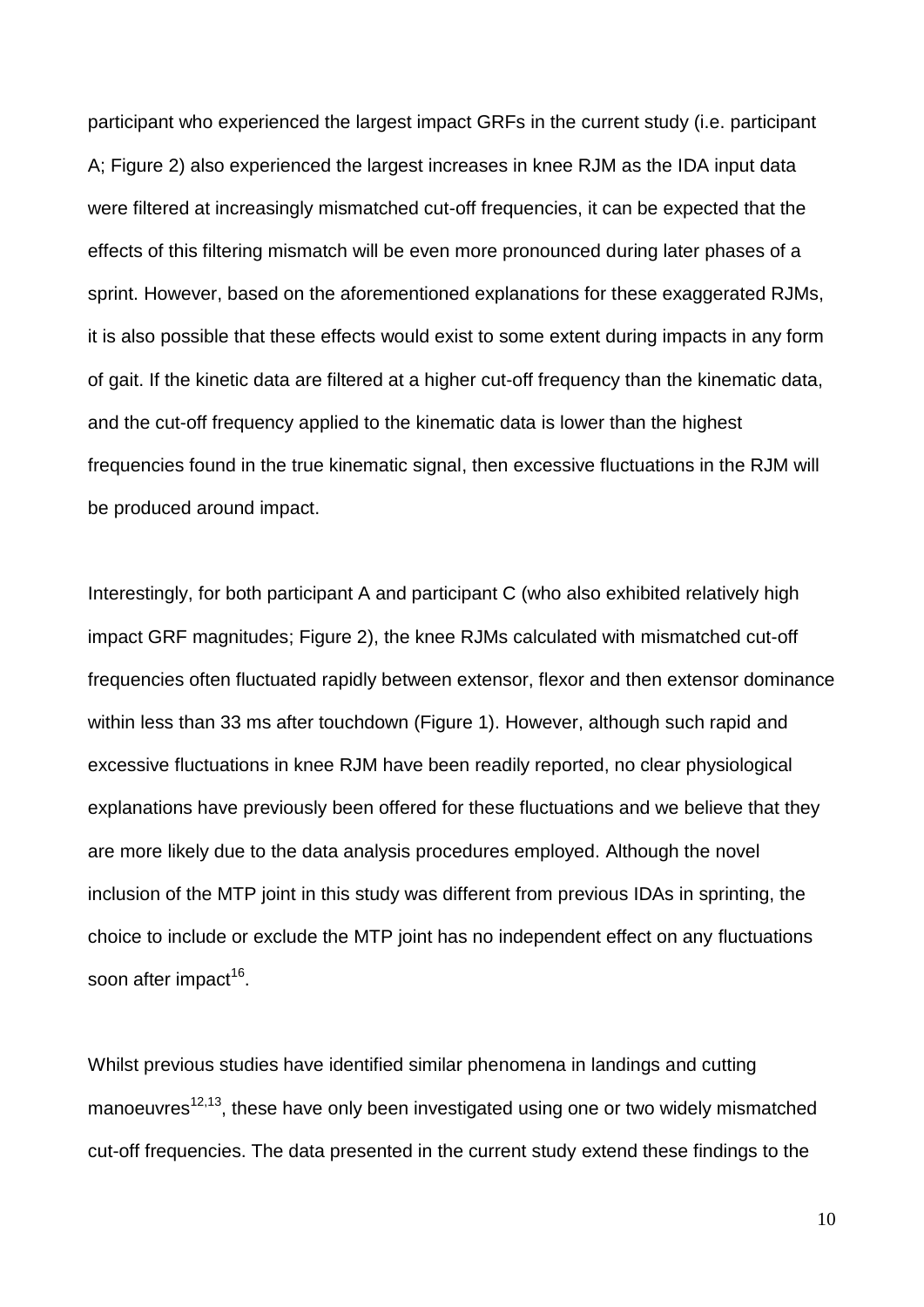analysis of gait, whilst further highlighting that even relatively small mismatches between the cut-off frequencies applied to the kinetic and kinematic data affect the calculated RJM at the knee joint, and that these effects are not necessarily dependent on the absolute values of the cut-off frequencies that are chosen. A clear example of this is evident when the kinetic input data were filtered with a cut-off frequency of 25 Hz; a relatively severe degree of filtering which largely attenuated the GRF impact peak. When the kinematic data were also filtered at 25 Hz (i.e. V25F25; Figure 1c), fluctuations in the RJM after impact were minimal. However, when the kinematic cut-off frequency was reduced to 10 Hz (i.e. V10F25, Figure 1b), despite the kinetic input data being identical to those used in the V25F25 example and thus lacking much of the true impact GRF peak, fluctuations in the knee RJM after impact again became apparent.

In summary, this study revealed that excessive fluctuations in the knee RJM during a ground contact phase are evident when the kinematic and kinetic input data to an IDA are filtered with mismatched cut-off frequencies. These occur due to the removal of genuine high frequency accelerations in the kinematic data which relate to the high frequency impact GRFs, thus meaning that spurious joint forces are introduced to the IDA to balance the equations of motion. The frequency of the GRFs is clearly the most important factor, and even when the ground reaction force impact peaks are relatively small in magnitude, as was the case for one of the participants in the current study, a mismatch in the cut-off frequencies used leads to exaggerated fluctuations in the knee RJM soon after impact. Applying identical cut-off frequencies to the kinematic and kinetic input data prevents the generation of these fluctuations. The ideal cut-off frequency is dependent on the quality of the kinematic input data and should be determined from these data, ideally being as high as possible without making the RJMs uninterpretable due to excessive noise. It is essential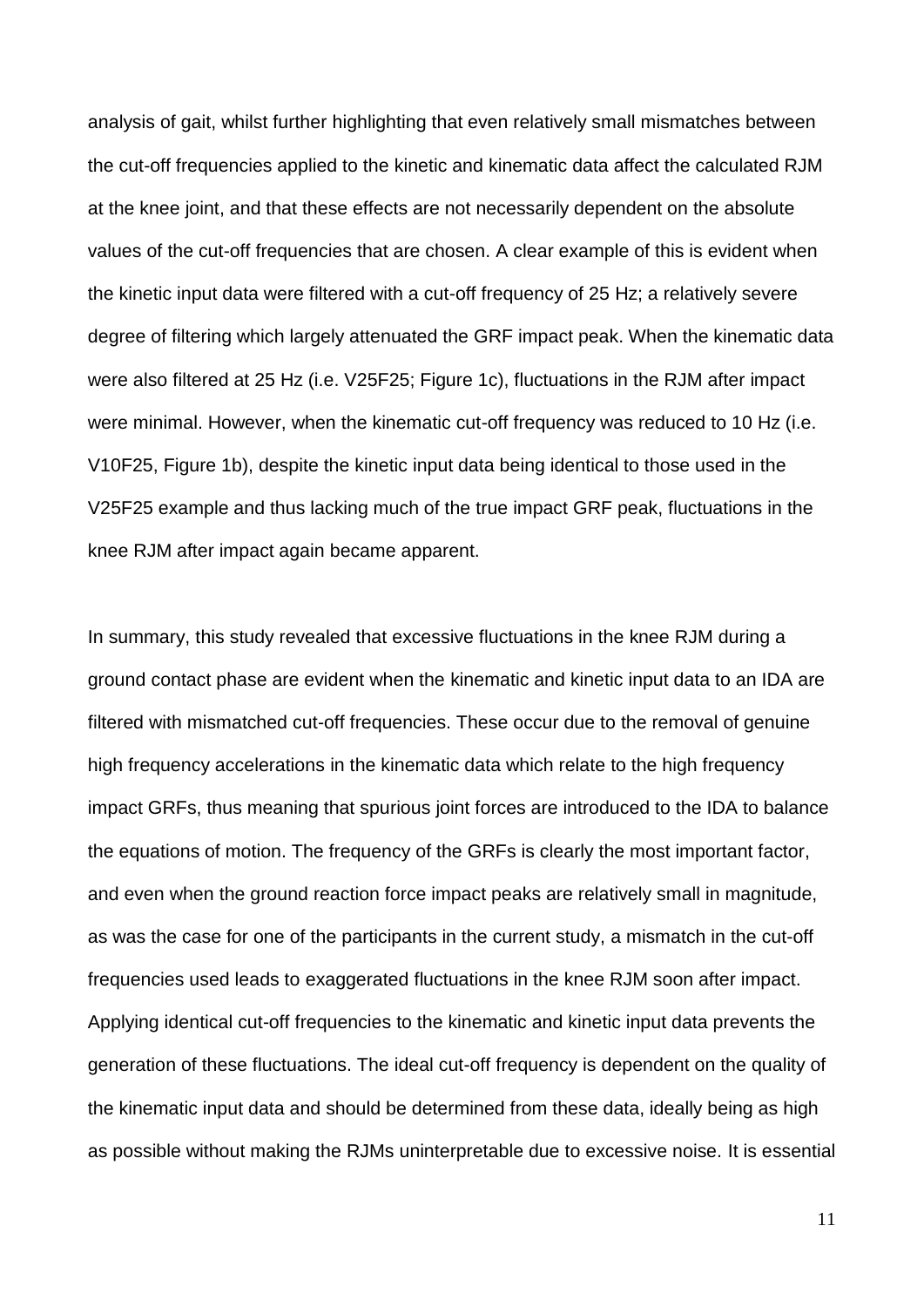that cut-off frequencies applied to kinematic and kinetic data are clearly stated, and care must be taken to ensure that processing undertaken in commercial software programmes at any stage of an IDA is fully understood and transparent. If variables are required from the GRF data in addition to those used as kinetic inputs for the IDA, it is recommended that these GRF data are filtered separately with a higher cut-off frequency to prevent unwanted attenuation.

## *Highlights*

- Different inverse dynamics cut-off frequency combinations were investigated
- Mismatched cut-off frequencies create inconsistencies within the input data
- In sprinting, excessive knee moment fluctuations are due to mismatched filtering
- Matching kinematic and kinetic cut-off frequencies prevents calculation artefacts
- Filtering procedures must be clearly detailed in inverse dynamics analyses of gait

## *Conflict of interest statement*

There are no conflicts of interest for any of the authors with regard to this work.

# *Acknowledgements:*

The authors are grateful to the participants for agreeing to have one of their training sessions analysed, and to Dr Ian Bezodis and the Cardiff School of Sport for their assistance with data collection and facilities. The University of Bath and UK Athletics are thanked for partly funding the study.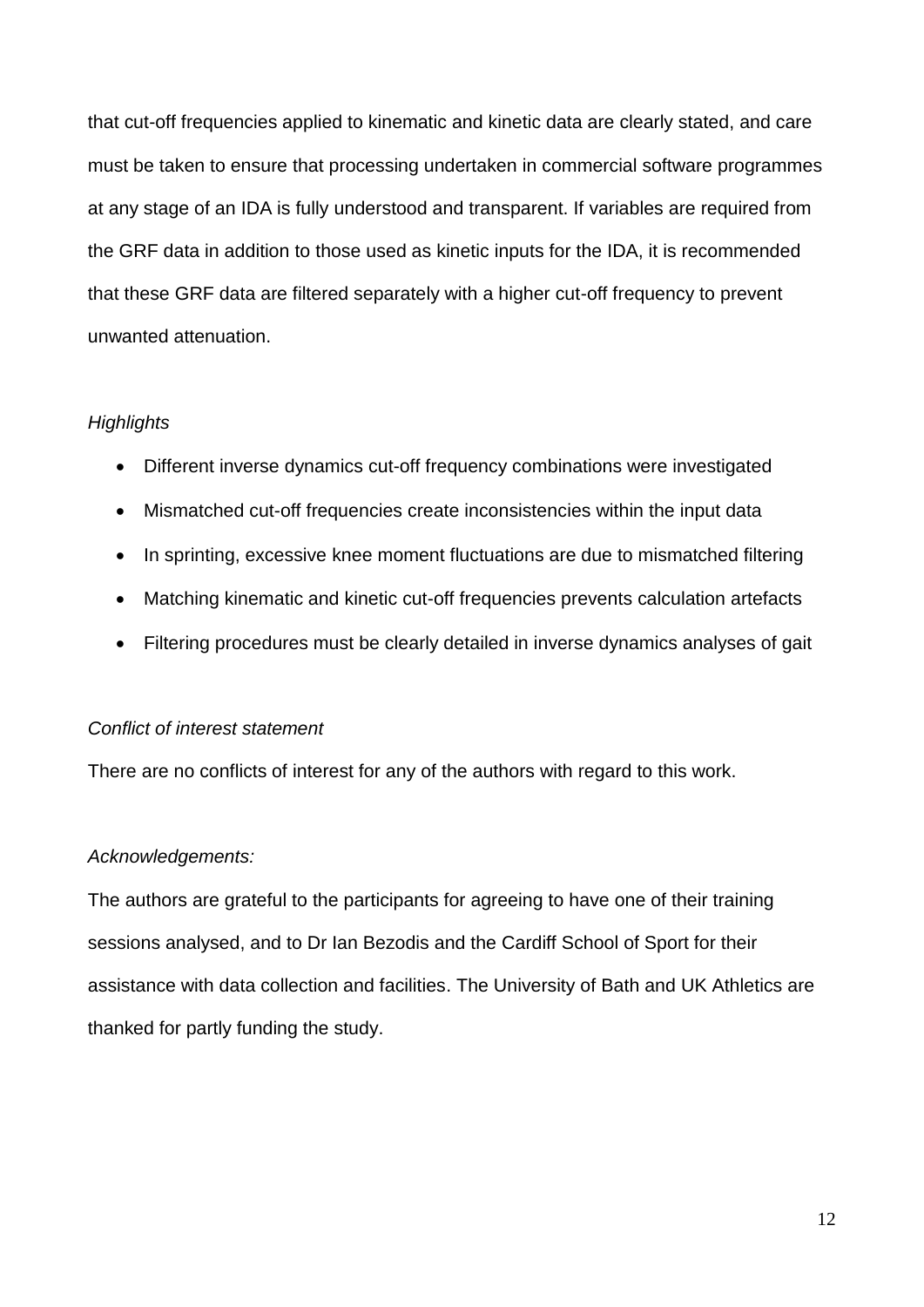#### *References*

1. Mann R, Sprague P. A kinetic analysis of the ground leg during sprint running. Res Q Exerc Sport 1980; 51: 334-348

2. Mann R. A kinetic analysis of sprinting. Med Sci Sports Exerc 1981; 13: 325-328

3. Jacobs R, van Ingen Schenau GJ. Intermuscular coordination in a sprint push-off. J Biomech 1992; 25: 953-965

4. Johnson MD, Buckley JG. Muscle power patterns in the mid-acceleration phase of sprinting. J Sports Sci 2001; 19: 263-272

5. Hunter JP, Marshall RN, McNair PJ. Segment-interaction analysis of the stance limb in sprint running. J Biomech 2004; 37: 1439-1446

6. Bezodis IN, Kerwin DG, Salo AIT. Lower-limb mechanics during the support phase of maximum-velocity sprint running. Med Sci Sports Exerc 2008; 40: 707-715

7. Charalambous L, Irwin G, Bezodis IN, Kerwin D. Lower limb joint kinetic and ankle joint stiffness in the sprint start push-off. J Sports Sci 2012; 30: 1-9

8. Challis JH, Kerwin DG. Quantification of the uncertainties in resultant joint moments computed in a dynamic activity. J Sports Sci 1996; 14: 219-231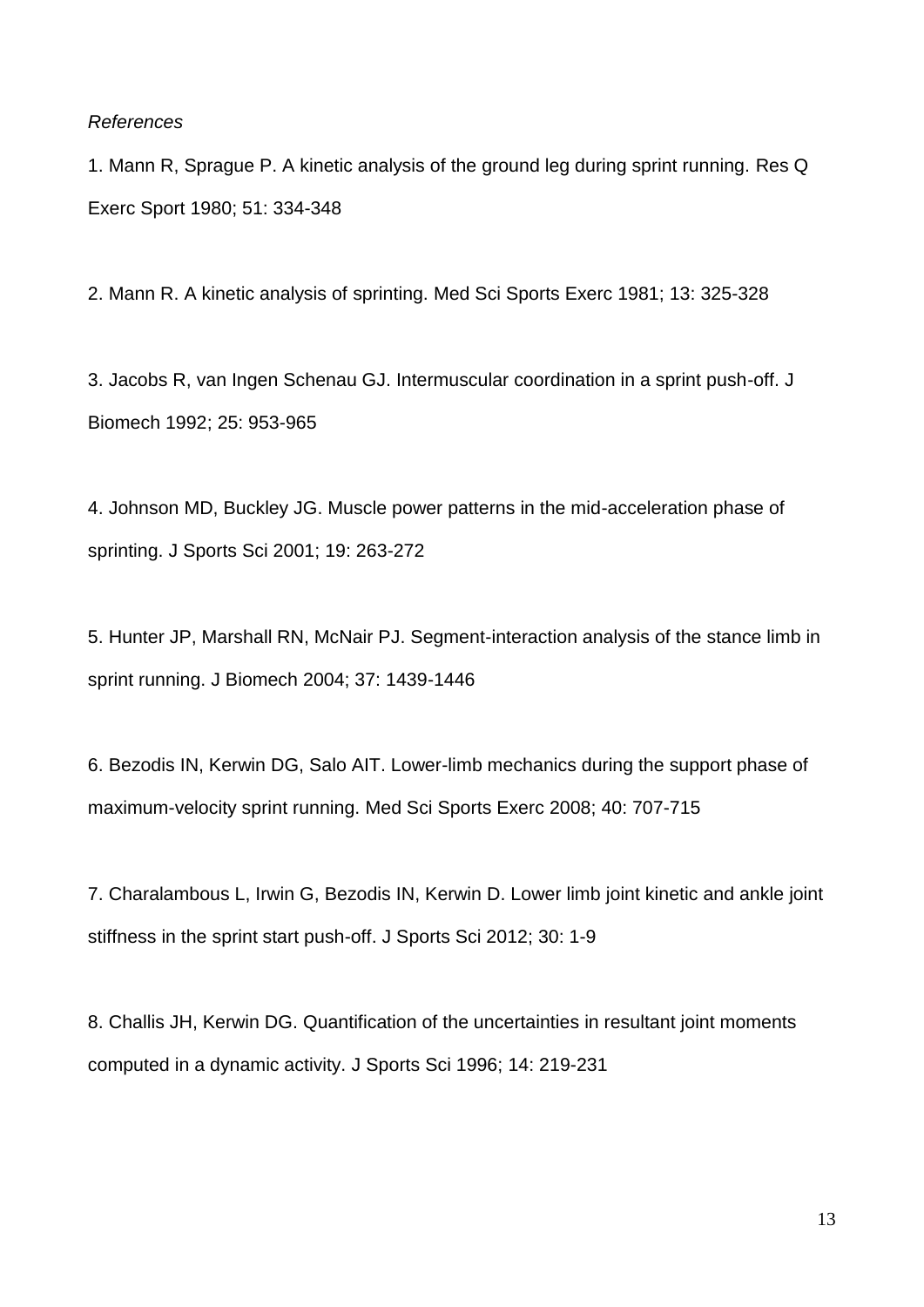9. Riemer R, Hsiao-Wecksler ET, Zhang X. Uncertainties in inverse dynamics solutions: a comprehensive analysis and an application to gait. Gait Posture 2008; 27: 578-88

10. Winter DA. Biomechanics and motor control of human movement. New York: Wiley; 1990

11. van den Bogert AJ, de Koning JJ. On optimal filtering for inverse dynamics analysis. In JA Hoffer, A Chapman, JJ Eng, A Hodgson, TE Milner, D Sanderson (Eds.), Proceedings of the IXth Biennial Conference of the Canadian Society for Biomechanics (pp. 214-215). Vancouver: University Press; 1996

12. Bisseling RW, Hof AL. Handling of impact forces in inverse dynamics. J Biomech 2006; 39: 2438-2444

13. Kristianslund E, Krosshaug T, van den Bogert AJ. Effect of low pass filtering on joint moments from inverse dynamics: Implications for injury prevention. J Biomech 2012; 45: 666-671

14. Yeadon MR. The simulation of aerial movement 2: a mathematical inertia model of the human-body. J Biomech 1990; 23: 67-74

15. Elftman H. Forces and energy changes in the leg during walking. American J Physiol 1939; 125: 339-356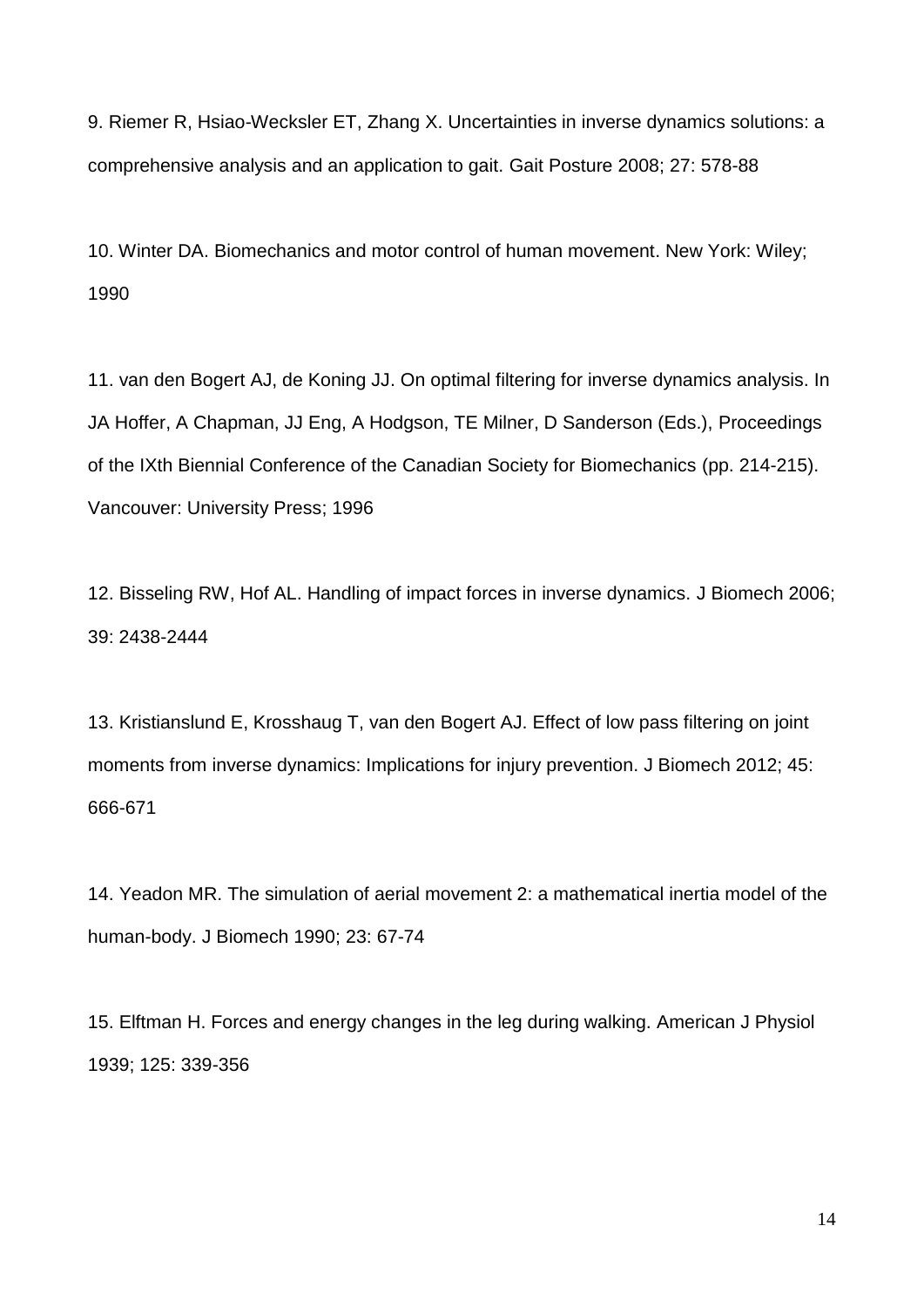16. Bezodis NE, Salo AIT, Trewartha G. Modelling the stance leg in 2D analyses of sprinting: inclusion of the MTP joint affects joint kinetics. J Appl Biomech 2012; 28: 222- 227

17. Bobbert MF, Schamhardt HC, Nigg BM. Calculation of vertical ground reaction force estimates during running from positional data. J Biomech 1991; 24: 1095-1105

18. Nigg BM. Biomechanics of sports shoes. Calgary: Topline Printing Inc; 2010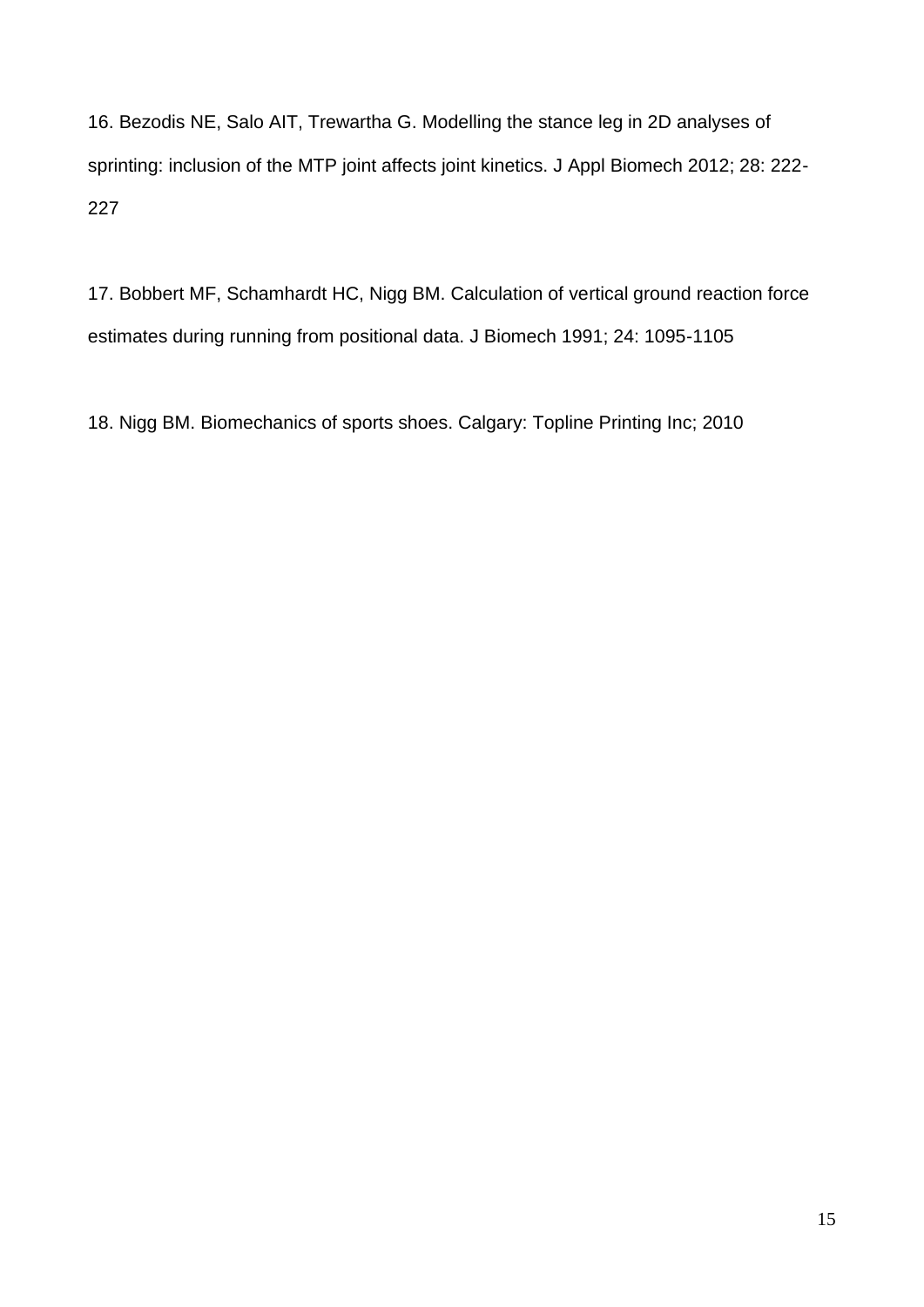## **Tables**

Table 1. Peak impact and active extensor resultant joint moments (Nm) at the knee joint during the first stance phase of a sprint for all three participants (intra-participant mean  $\pm$ standard deviation).

|               |          |                 | V10           |              | V <sub>25</sub> |              | V <sub>50</sub> |              | V <sub>100</sub> |              |
|---------------|----------|-----------------|---------------|--------------|-----------------|--------------|-----------------|--------------|------------------|--------------|
|               |          |                 | Impact        | Active       | Impact          | Active       | Impact          | Active       | Impact           | Active       |
| Participant A |          | F <sub>10</sub> | $13 \pm 35$   | $54 \pm 23$  |                 |              |                 |              |                  |              |
|               |          | F <sub>25</sub> | $148 \pm 36$  | $66 \pm 21$  | n/a             | $67 \pm 21$  |                 |              |                  |              |
|               |          | F <sub>50</sub> | $306 \pm 60$  | $76 \pm 19$  | $109 \pm 43$    | $78 \pm 17$  | n/a             | $90 \pm 19$  |                  |              |
|               |          | F100            | $446 \pm 114$ | $89 \pm 15$  | $246 \pm 98$    | $89 + 14$    | $102 \pm 88$    | $99 \pm 17$  | $13 + 105$       | $103 \pm 22$ |
| Participant   | $\bf{m}$ | F <sub>10</sub> | $38 \pm 20$   | $163 \pm 20$ |                 |              |                 |              |                  |              |
|               |          | F <sub>25</sub> | $73 \pm 24$   | $169 \pm 19$ | $31 \pm 9$      | $173 \pm 19$ |                 |              |                  |              |
|               |          | F <sub>50</sub> | $118 \pm 42$  | $172 \pm 20$ | $76 \pm 29$     | $176 \pm 21$ | $43 \pm 29$     | $188 + 14$   |                  |              |
|               |          | F100            | $139 \pm 54$  | $176 \pm 21$ | $97 \pm 41$     | $181 \pm 20$ | $65 \pm 39$     | $190 \pm 12$ | $53 \pm 64$      | $208 \pm 22$ |
| Participant   |          | F <sub>10</sub> | $23 \pm 3$    | $72 \pm 13$  |                 |              |                 |              |                  |              |
|               | $\circ$  | F <sub>25</sub> | $86 \pm 8$    | $73 \pm 13$  | $4 \pm 10$      | $75 \pm 14$  |                 |              |                  |              |
|               |          | F <sub>50</sub> | $164 \pm 17$  | $77 \pm 13$  | $84 \pm 11$     | $79 \pm 15$  | $26 \pm 22$     | $86 \pm 15$  |                  |              |
|               |          | F100            | $207 \pm 20$  | $81 \pm 12$  | $123 \pm 15$    | $83 \pm 14$  | $61 \pm 23$     | $89 \pm 14$  | $52 \pm 33$      | $101 \pm 14$ |

Note: V and F represent the kinematic (video) and kinetic (force) data, respectively, with the subsequent numbers representing the cut-off frequencies applied to the data (e.g. V25 represents kinematic (video) data filtered at 25 Hz).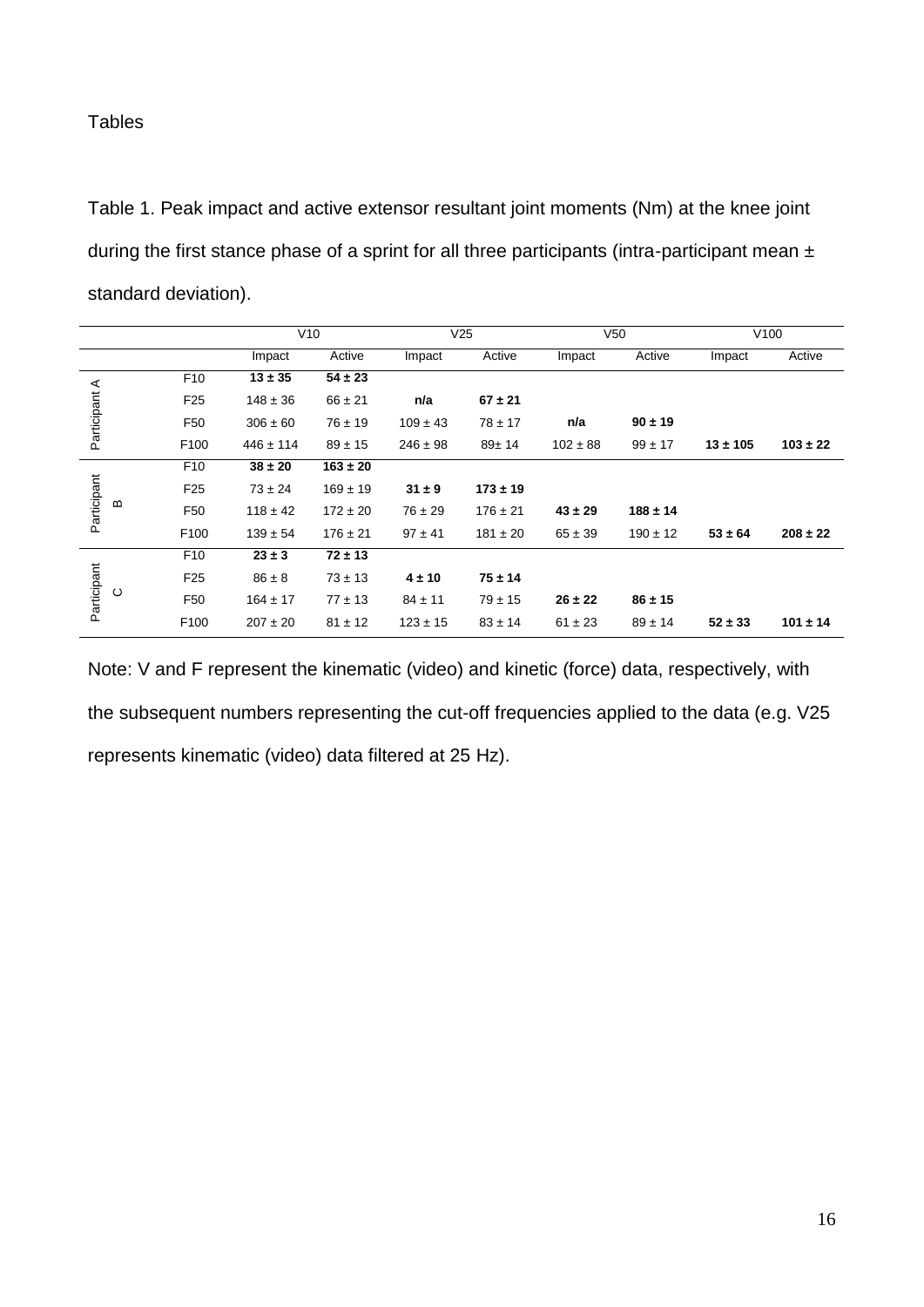